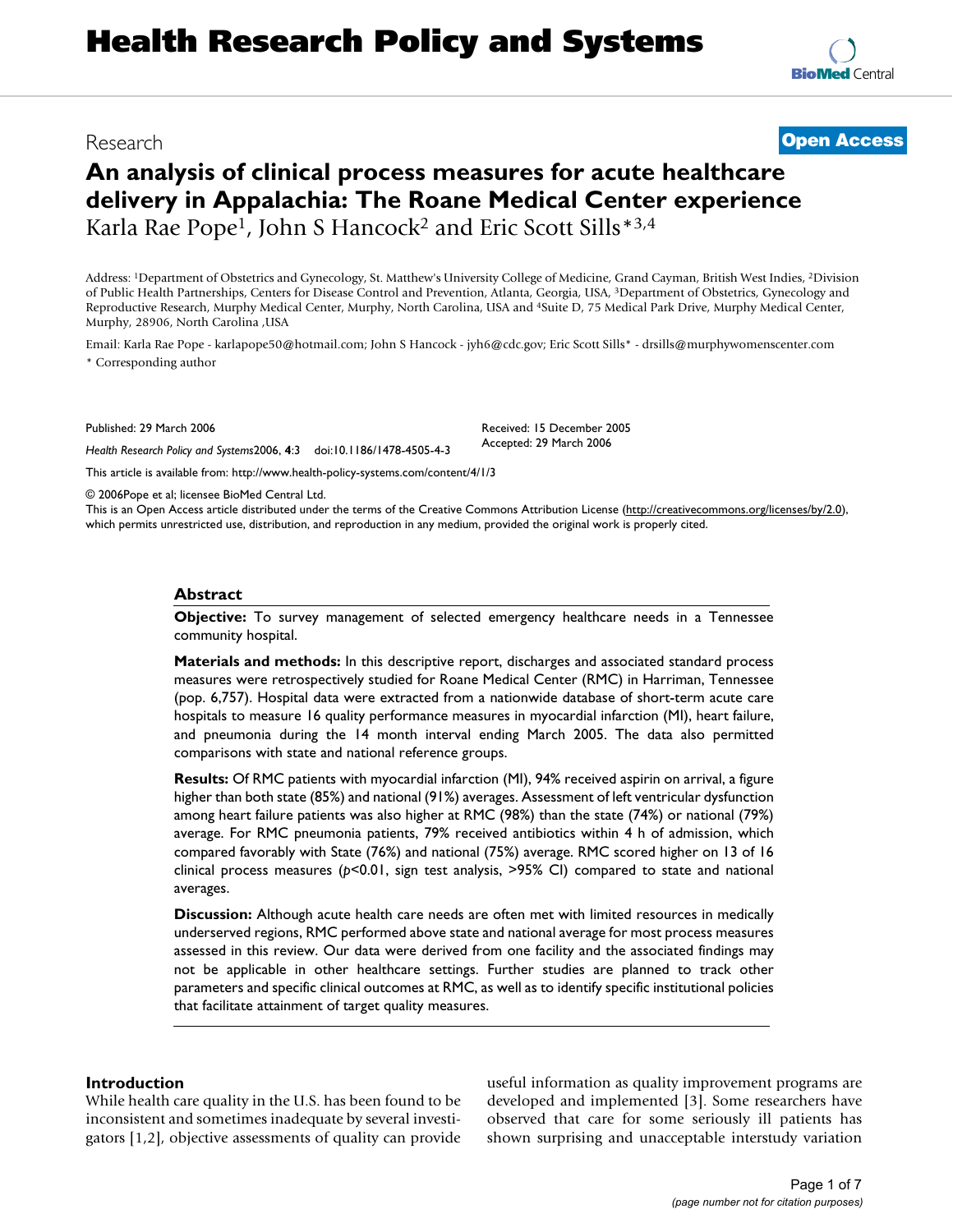even when objective improvements were registered at the end of an assessment period [4-6]. As a medically underserved area, Appalachia encounters any economic downturn with special vulnerability. Hospital policymakers in this region are expected to maintain delivery of health services to their communities with resources that are often limited and insufficient. Against this background, this study examined one Appalachian hospital to determine its current performance vis-à-vis selected clinical process measurements and compared these data to comparable measurements across the state and nation.

#### **Materials and methods** *Study hospital*

Roane Medical Center (RMC) is a 109-bed primary care hospital owned and operated by the city of Harriman, Tennessee (population 6,757). The hospital was established as Harriman City Hospital in 1939 initially opening with 50 beds. With closure of other small area hospitals over the next decades, this facility became the county's only hospital and was reincorporated as Roane Medical Center in 1996. The hospital's emergency department registered 23,879 patient encounters in 2004. For 2004, RMC's total annual operating budget was \$36 M. RMC serves Roane and neighboring counties, most of which (like Roane County) have been designated medically underserved areas [7].



#### Figure I

Proportion of patients with myocardial infarction (*n* = 8) given angiotensin converting enzyme inhibitor therapy for left ventricular dysfunction within 24 h of hospital admission (%) at Roane Medical Center (RMC). Mean percentages of patients receiving this treatment in Tennessee (TN) and all hospitals (USA) are also shown for comparison.



#### Figure 2

Proportion of myocardial infarction patients (*n* = 47) given aspirin upon arrival at Roane Medical Center (RMC). Mean percentages of patients receiving this treatment in Tennessee (TN) and all hospitals (USA) are also shown for comparison.

#### *Data source and statistical analysis*

This descriptive study was based on national data collected by short-term acute care hospitals and rural, small, remote "critical access" hospitals and reported to the Centers for Medicare and Medicaid Services. RMC was among the reporting hospitals (*n* = 3558) that voluntarily submitted data in order to receive an incentive payment established by Section 501(b) of the Medicare Prescrip-



#### Figure 3

Proportion of myocardial infarction patients (*n* = 25) given aspirin at discharge from Roane Medical Center (RMC). Mean percentages of patients receiving this intervention in Tennessee (TN) and all hospitals (USA) are also shown for comparison.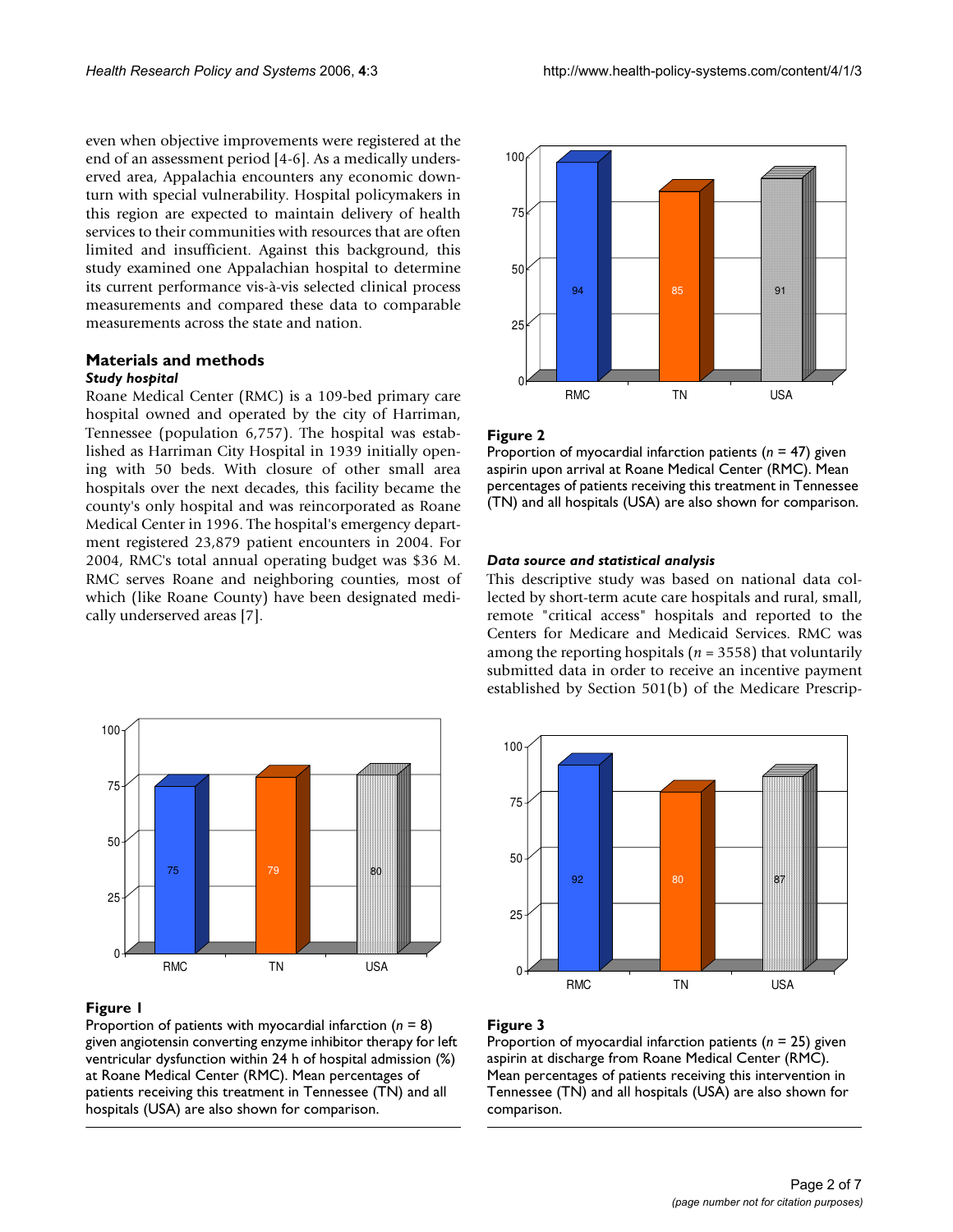

#### Figure 4

Proportion of myocardial infarction patients (*n* = 42) given beta-blocker upon arrival at Roane Medical Center (RMC). Mean percentages of patients receiving this intervention in Tennessee (TN) and all hospitals (USA) are also shown for comparison.

tion Drug, Improvement and Modernization Act of 2003 (MMA). To qualify for such funds, MMA required eligible hospitals to report on an initial set of ten quality performance measures targeting patients diagnosed with acute myocardial infarction (MI), heart failure, and pneumonia and agree to make the data public. Subsequently, most hospitals agreed to participate in the Hospital Quality



#### Figure 5

Proportion of myocardial infarction patients (*n* = 25) given beta-blocker at discharge from Roane Medical Center (RMC). Mean percentages of patients receiving this intervention in Tennessee (TN) and all hospitals (USA) are also shown for comparison.



#### Figure 6

Proportion of myocardial infarction patients (*n* = 6) given smoking cessation counseling/advice before discharge from Roane Medical Center (RMC). Mean percentages of patients receiving this intervention in Tennessee (TN) and all hospitals (USA) are also shown for comparison.

Alliance (HQA) – the first nationwide initiative to report on hospital performance. Beginning with the second quarter 2004 (April-June), hospitals participating in HQA could elect to submit data on an additional seven indicators of quality of care for these three diagnostic categories. Data were available for most clinical process measures for



### Figure 7

Proportion of patients with left ventricular dysfunction (*n* = 16) given an angiotensin converting enzyme inhibitor within 24 h of admission at Roane Medical Center (RMC). Mean percentages of patients receiving this intervention in Tennessee (TN) and all hospitals (USA) are also shown for comparison.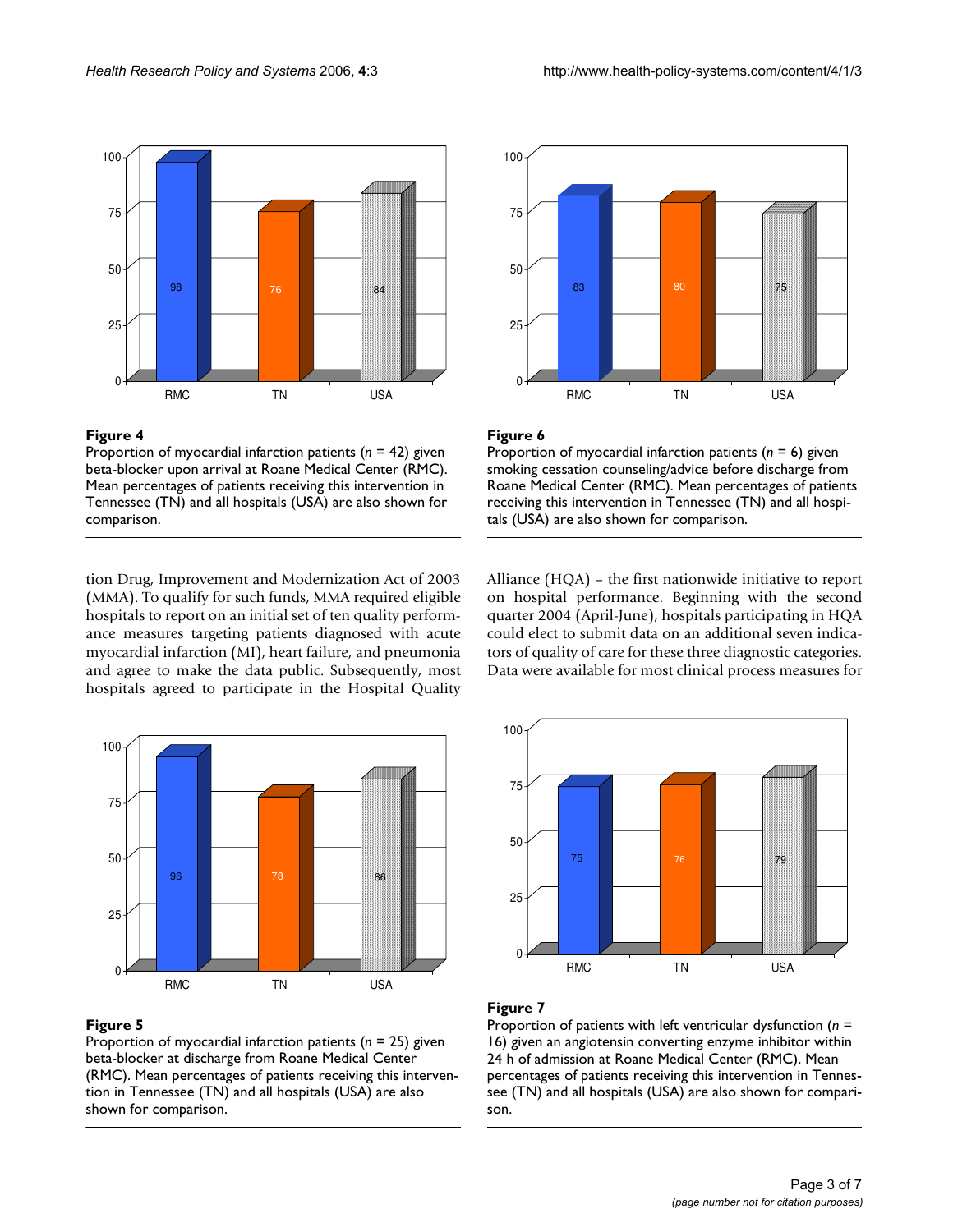

#### **Figure 8**

Proportion of heart failure patients (*n* = 148) receiving left ventricular function assessment at Roane Medical Center (RMC). Mean percentages of patients receiving this intervention in Tennessee (TN) and all hospitals (USA) are also shown for comparison.

a 14 month period ending March 2005, although 2 of the parameters included in this study had a narrower measurement interval (January-March 2005).

The HQA data set provides a large quantity of information about U.S. hospitals where data on at least one stable measure (defined as discharge information derived from



#### Figure 9

Proportion of heart failure patients (*n* = 102) receiving instructions at discharge from Roane Medical Center (RMC). Mean percentages of patients receiving discharge instructions in Tennessee (TN) and all hospitals (USA) are also shown for comparison.



#### Figure 10

Proportion of patients with left ventricular systolic dysfunction (*n* = 26) given smoking cessation counseling/advice at Roane Medical Center (RMC). Mean percentages of patients receiving this intervention in Tennessee (TN) and all hospitals (USA) are also shown for comparison.

at least 25 patients) was reported during the study period. Our retrospective analysis was based on information extracted from this database specific to RMC, derived from administrative data and medical record documents as primary sources maintained at that facility. RMC's performance data were then referenced with state (Tennessee) and



#### **Figure 11**

Proportion of pneumonia patients (*n* = 195) receiving pneumococcal vaccination before discharge from Roane Medical Center (RMC). Mean percentages of patients receiving this intervention in Tennessee (TN) and all hospitals (USA) are also shown for comparison.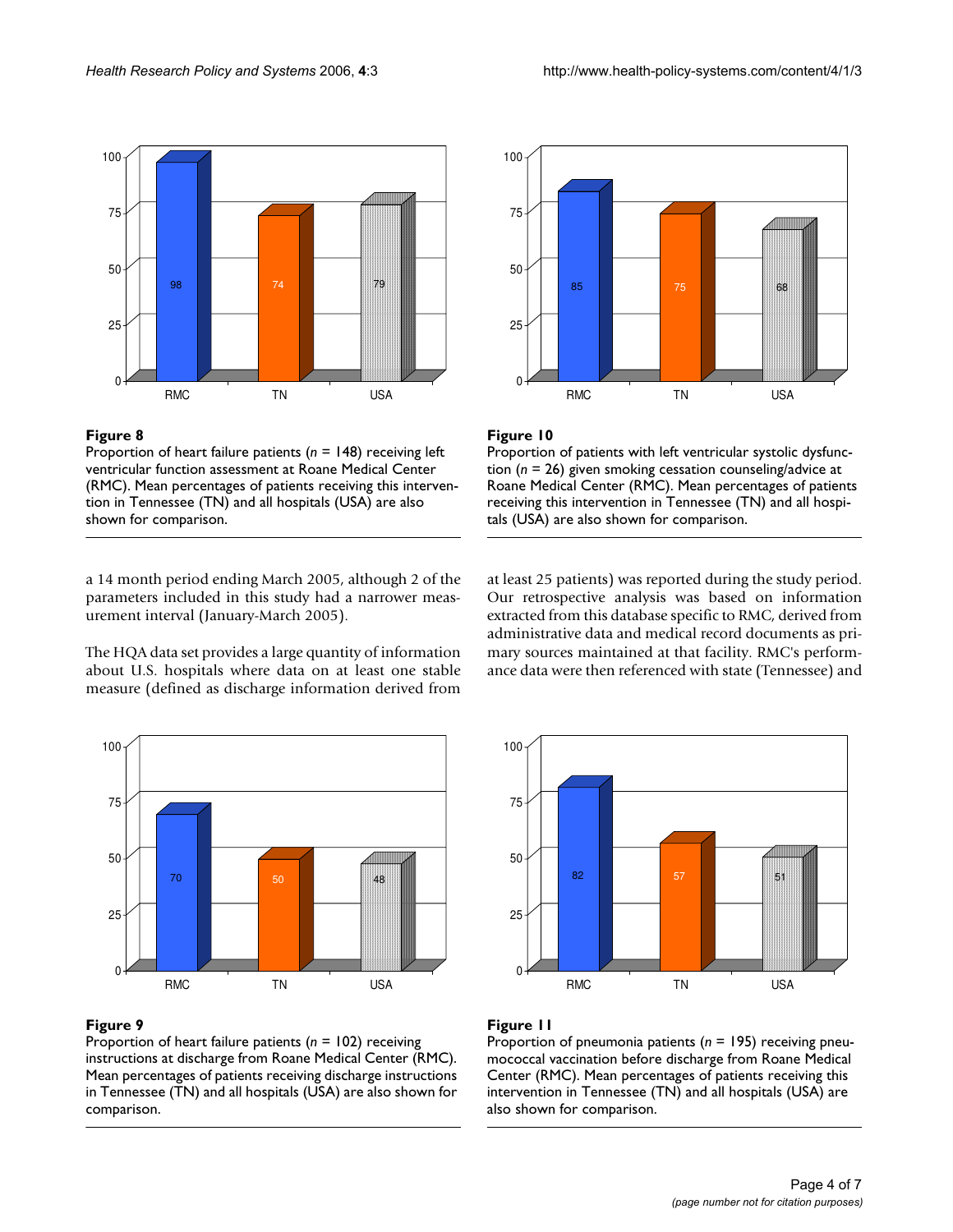



Proportion of pneumonia patients (*n* = 269) receiving intravenous antibiotics within 4 h of admission at Roane Medical Center (RMC). Mean percentages of patients receiving this treatment in Tennessee (TN) and all hospitals (USA) are also shown for comparison.



#### Figure 14

Proportion of pneumonia patients (*n* = 108) receiving smoking cessation counseling/advice from Roane Medical Center (RMC). Mean percentages of patients receiving this intervention in Tennessee (TN) and all hospitals (USA) are also shown for comparison.

U.S. national average data for comparison using sign test methodology [8].

#### **Results**

We found RMC's score on a majority (13/16) of clinical parameters to be above state and U.S. national reference groups. Specifically, the study hospital's performance on



#### Figure 13

Proportion of pneumonia patients (*n* = 316) undergoing oxygenation assessment within 24 h of admission at Roane Medical Center (RMC). Mean percentages of patients having this test in Tennessee (TN) and all hospitals (USA) are also shown for comparison.

utilization of aspirin on arrival and discharge for myocardial infarction was higher than the state and national average. Administration of beta-blockers for myocardial infarction at RMC was also greater compared to both Tennessee and USA average. Heart failure patients underwent assessment of left ventricular function more often at RMC compared to the state and national average, and RMC



#### Figure 15

Proportion of pneumonia patients (*n* = 197) receiving most appropriate intravenous antibiotics at Roane Medical Center (RMC). Mean percentages of patients receiving this treatment in Tennessee (TN) and all hospitals (USA) are also shown for comparison.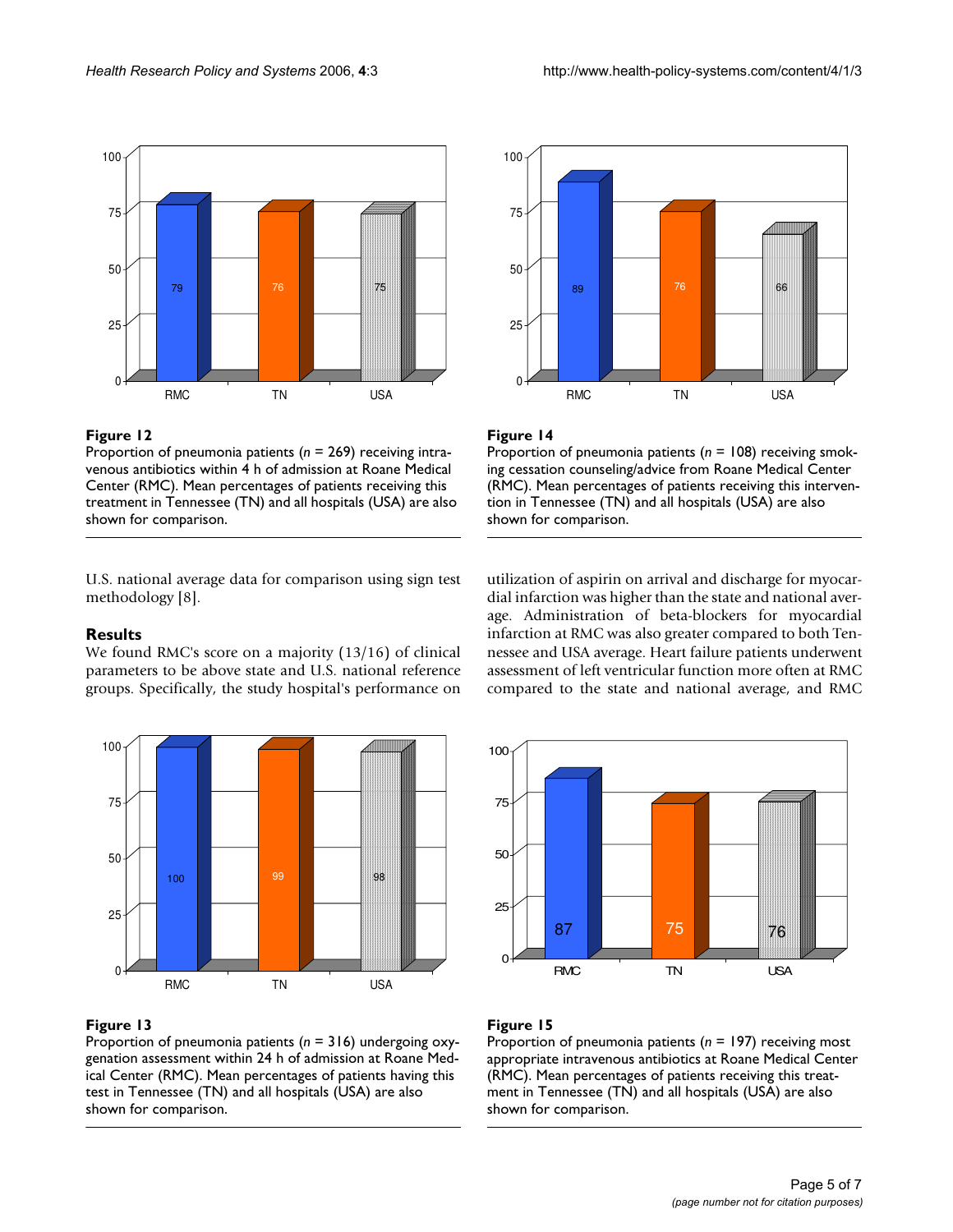

#### Figure 16

Proportion of pneumonia patients (*n* = 285) having blood cultures obtained before administration of intravenous antibiotics at Roane Medical Center (RMC). Mean percentages of patients undergoing this intervention in Tennessee (TN) and all hospitals (USA) are also shown for comparison.

pneumonia patients were treated with intravenous antibiotics at a higher rate than state and national averages. An exception to this trend was noted in RMC's performance on angiotensin converting enzyme inhibitor use among heart attack patients. On this process measure only 78% of patients received the intervention compared to 79% and 80%, as state and national average, respectively. For uncertain reasons, the proportion of heart failure patients receiving angiotensin converting enzyme inhibitor was also nominally below standard reference groups (75% vs 76% and 79%, state and national average, respectively). Center-specific data for RMC cardiac patients given thrombolytic medication within 30 min of arrival or those receiving percutaneous coronary interventions within 120 min of arrival could not be compared to reference groups, because these services were not provided at the study hospital. RMC's performance as measured by the HQA initiative for all relevant categories is compared to state and national reference groups in figures 1, 2, 3, 4, 5, 6, 7, 8, 9, 10, 11, 12, 13, 14, 15, 16 and Table 1.

#### **Discussion**

Appalachia is one of several U.S. regions often identified as medically underserved [9], and its formidable healthcare needs have been described by numerous investigators [10,11]. Against this background, hospitals have confronted the challenge of diminished reimbursement, high expenses, limited staffing and other financial hardships in a variety of ways. An uncertain and difficult economic climate in the region has contributed to closure or consolidation of many small hospitals providing important primary care services to their local communities [12,13].

**Table 1: Quality measure comparisons for Roane Medical Center, Tennessee state average, and USA national average for selected clinical parameters as assessed by the Hospital Quality Alliance**

| <b>Parameter</b>                     | RMC(n)   | <b>State</b> | <b>USA</b> | Comparison |
|--------------------------------------|----------|--------------|------------|------------|
| ACE inhibitor for MI <sup>a</sup>    | 75 (8)   | 79           | 80         |            |
| ASA for MI (on arrival)              | 94 (47)  | 85           | 91         |            |
| ASA for MI (at discharge)            | 92(25)   | 80           | 87         |            |
| $\beta$ -blocker for MI (on arrival) | 98 (42)  | 76           | 84         | ÷          |
| β-blocker for MI (at discharge)      | 96 (25)  | 78           | 86         | ÷          |
| Smoking cessation for MI             | 83(6)    | 80           | 75         |            |
| ACE for HF <sup>a</sup>              | 75 (16)  | 76           | 79         |            |
| Assessment of LV function for HF     | 98 (148) | 74           | 79         | +          |
| Discharge instructions for HF        | 70 (102) | 50           | 48         | ÷          |
| Smoking cessation for HF             | 85 (26)  | 75           | 68         | +          |
| Vaccination for pneumonia            | 82 (195) | 57           | 51         |            |
| ABX within 4 h for pneumonia         | 79 (269) | 76           | 75         | +          |
| $O2$ assessment in pneumonia         | 100(316) | 99           | 98         | $\ddot{}$  |
| Smoking cessation for pneumonia      | 89 (108) | 76           | 66         | ÷          |
| Most appropriate ABX for pneumoniab  | 87 (197) | 75           | 76         | $\ddot{}$  |
| Blood cultures for pneumonia         | 78 (285) | 79           | 82         |            |

*Notes*: All data presented as percentages (n), and were collected from July 2004–March 2005, except as noted. *n* = total patients in criteria set (denominator) ACE = angiotensin converting enzyme inhibitor MI = myocardial infarction ASA = aspirin PCI = percutaneous coronary intervention HF = heart failure ABX = antibiotics

a Data for this process measure were available for the January 2005–March 2005 interval only

b Data for this process measure were available for the July 2004–March 2005 interval only

c by sign test